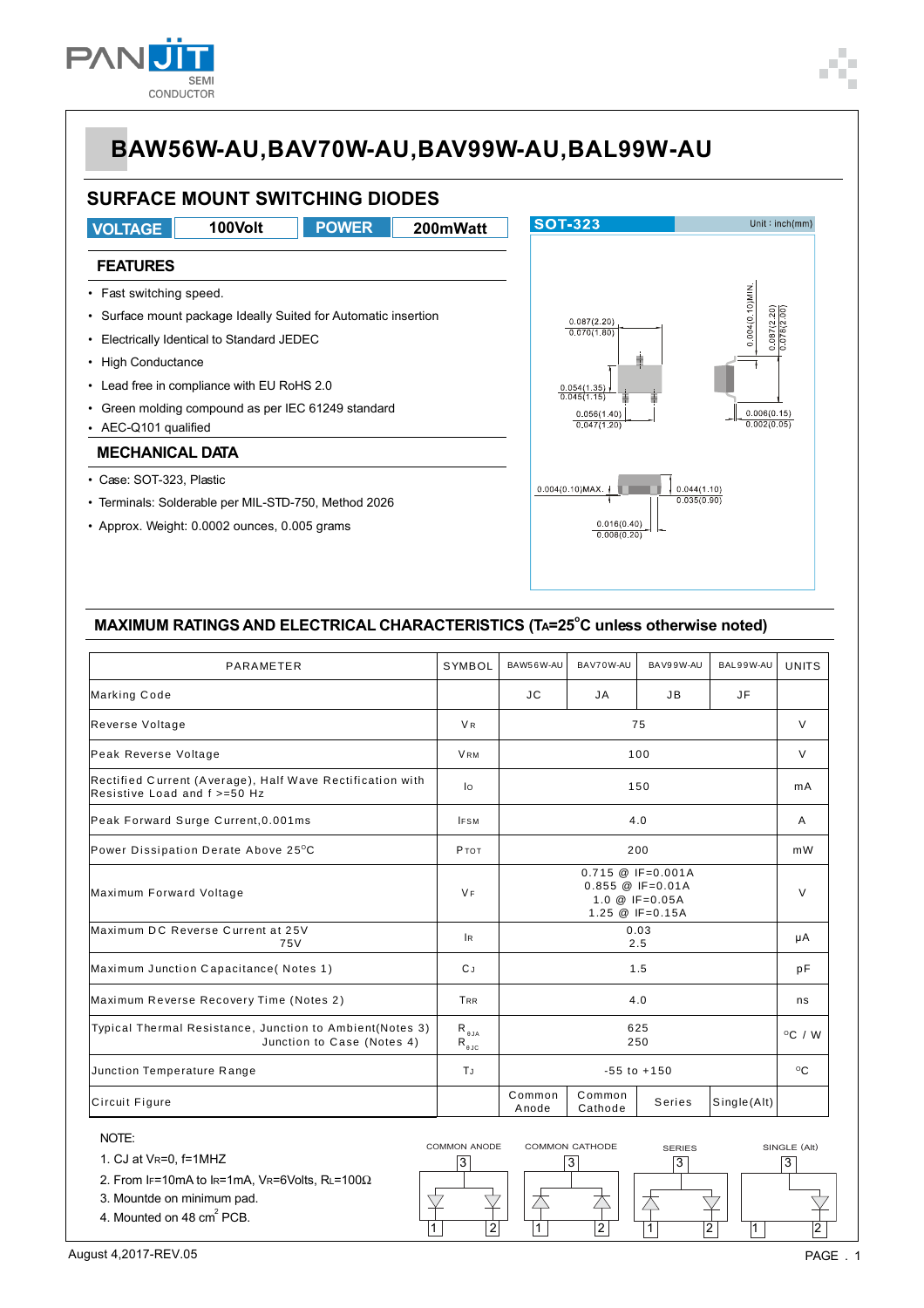

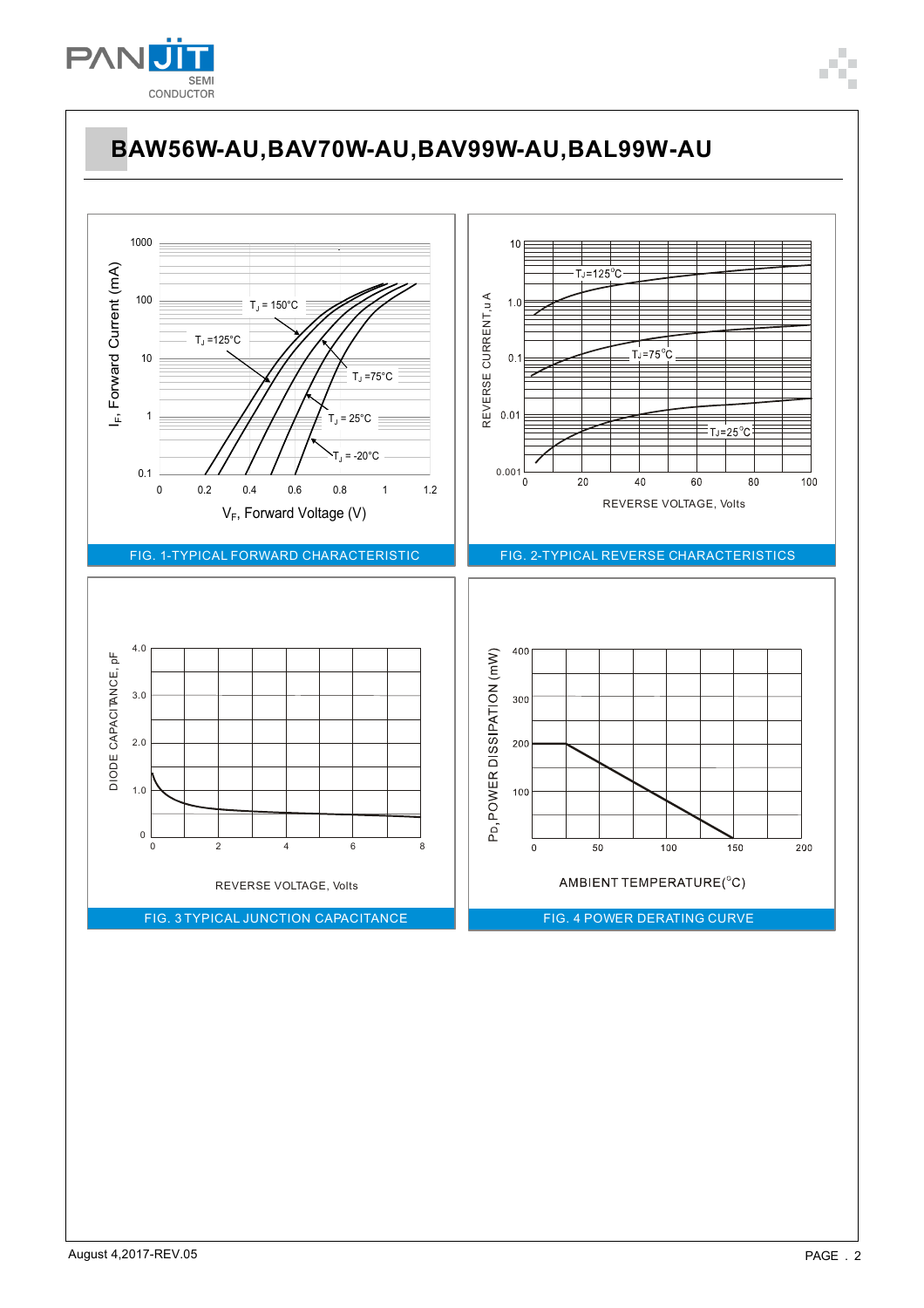

# **BAW56W-AU,BAV70W-AU,BAV99W-AU,BAL99W-AU**

### **MOUNTING PAD LAYOUT**



#### **ORDER INFORMATION**

• Packing information

T/R - 12K per 13" plastic Reel

T/R - 3K per 7" plastic Reel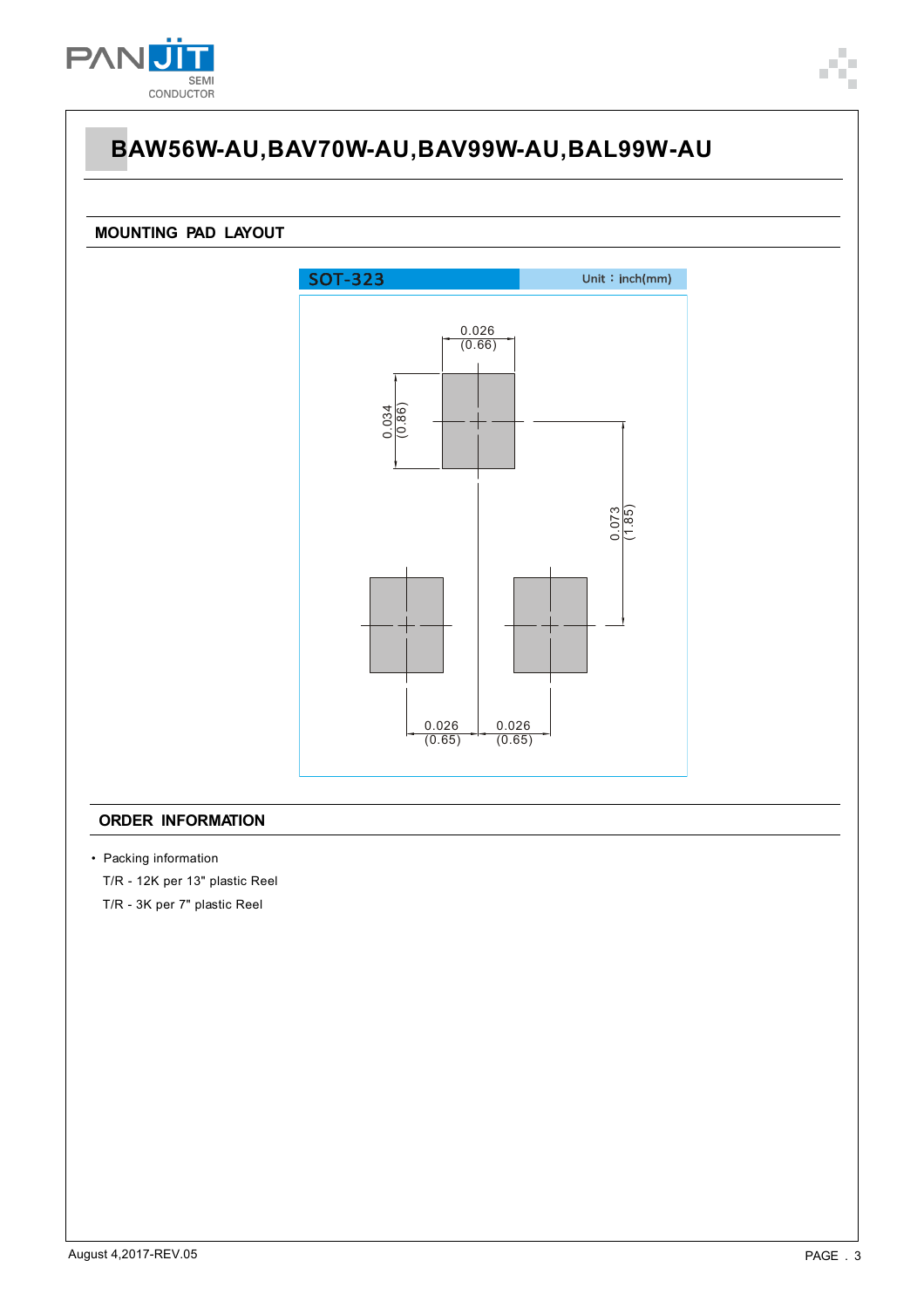